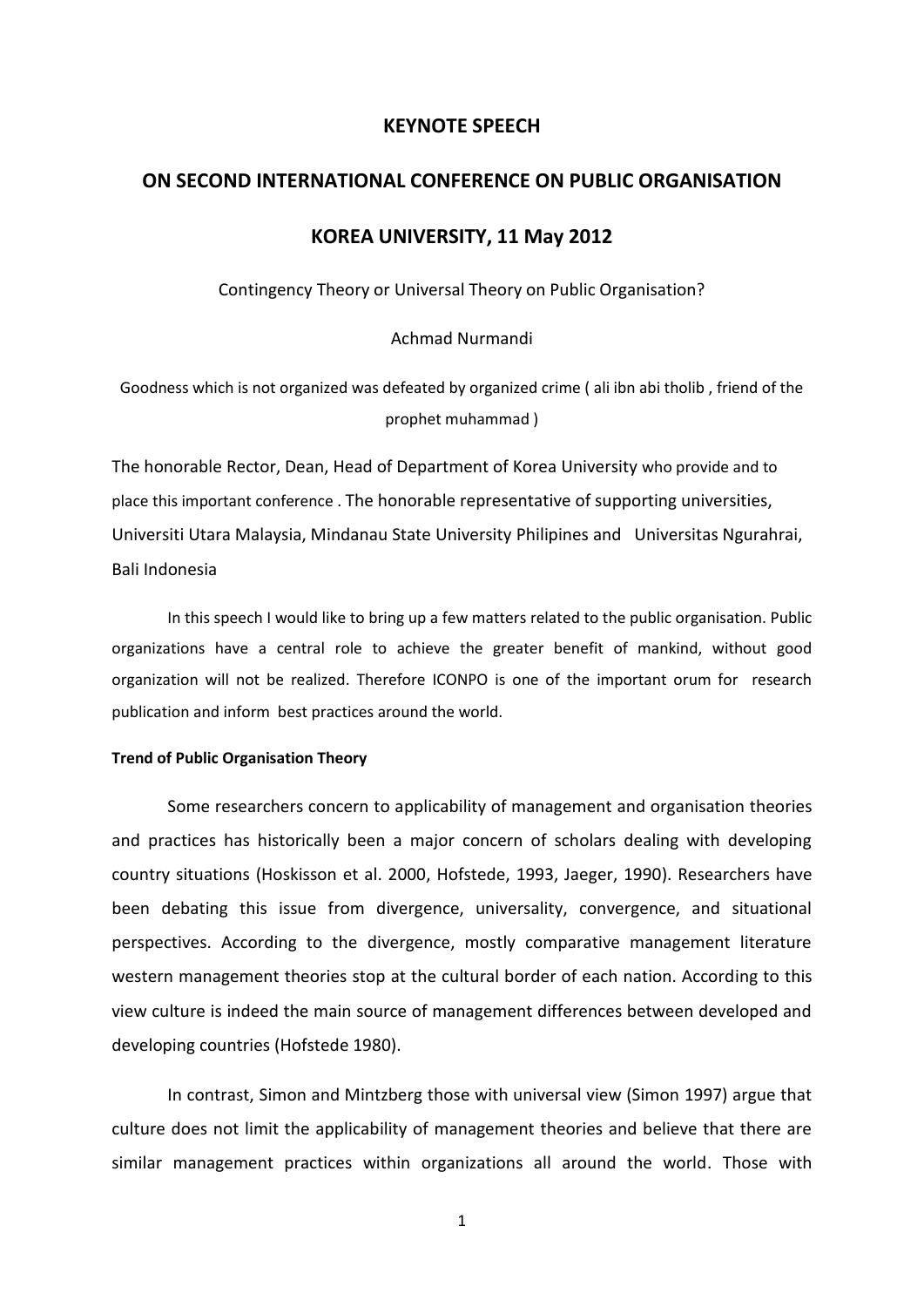convergence perspective consider the degree of industrialization as the main determinant for applicability of management theories (Lauter 1969). According to convergence view western management theories may not be applicable in developing countries as a result of the technical and economic difficulties in these countries rather than cultural constraints. Situational or contingency theorists, as opposed to universalists, consider different situational factors such as manager's personality, firms' ownership and sector (i.e. private or public), and their hierarchy as the main determinants for the applicability of management theories.

What future developments can be expected for public organizations around the world? The last twenty-five years' experience with administrative reforms providesthe basis for three different scenarios. Christensen et al (2007) concluded that three scenarios of future development of public organisation. Firtsly, the conception of a *linear development* towards more management, efficiency and market-orientation. We may havewitnessed merely the beginning of the NPM movement, so that a possible future development might be continuous, increasing dominance of the new administrative dogma. In a world of increasing globalization and internationalization there may beno alternatives to NPM reforms. They will exert pressure, appear essential and lead to increasing similarity and convergence between public and private organizationsand between public sectors in different countries. Market-oriented solutions willfunction as mechanisms for selection, and organizational reforms not in compliance with them will be rejected or resisted. Economically oriented reforms will enjoy ideological hegemony or be perceived as the most functional solutions; hence theywill be necessary instruments for counteracting telltale signs of 'sickness' in thepublic sector and may ensure survival in an increasingly competitive situation (Christensen, 2007).

A second scenario is that after a period of NPM reforms and one-sided emphasison one particular value, a *reaction* will come and public organizations will redeploy certain key aspects of good old-fashioned administrative principles (Christensen,2007). A third possible line of development questions the notions of straight-linedevelopment or swings of the pendulum and asks whether a *dialectical development* can happen. Are the public sectors in modern welfare states at a historical watershed, where old-style public administration meets NPM and amalgamates into a news synthesis, different from both the NPM ideal and

2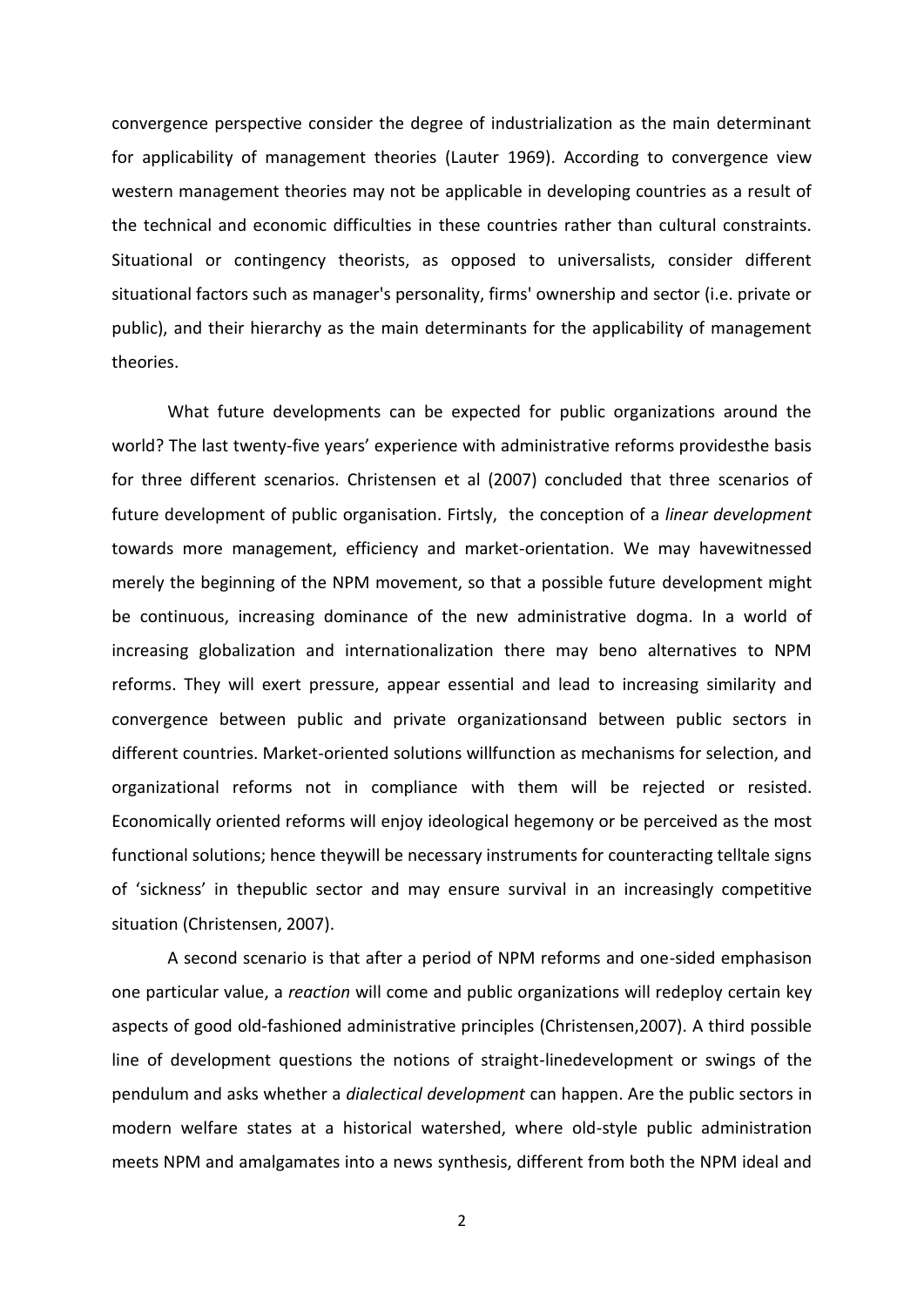traditional organizational forms? Are public organizations changing in new, more complex and complicated ways? (Chrintensen, et al, 2009).

### **The Growth of Scientific Knowledge**

The development of scientific knowledge according to Popper like humans who solve the problem, yangmencakup six (6) phases. When referring to the process of development of a science of Poppers are the social theory is not confirmed but it is falsifiable. The extent to which a theory in Administrative Sciences tested. Weber's theory of bureaucracy, for example a rational will deal with problemof developing countries. The discrepancy between the theory of ideal Weber's bureaucracy with cultural adn political environment in developing countries when we refer to the Popper developing countries to apply the theories of Western social science was not successful, due to the difference in social political environments. Feyerabend critized Western social sciences as a new form of dogmatism, elitist and overintellectuals (Mimger, 1997: 301). Fred w. Rigg and Eaton then develop society theory that sees the role of prismatic bureaucracy in the developing countries . The development of social science is certainly very different from natural sciences in accordance with its object. Researchers examined the subject might not object can be released with the object. Habermas critized empirical cycle has been meredusir of human potential, and is inherently afflicted in his research activities (Minger,1997: 297). Therefore, the development of social science must encourage the development of social theories that are new and come from the community concerned. While Kuhn is seeing the development cycle of knowledge llmu, histories through the four phases i.e. pre-paradigm, paradigm, crisis and revolution. Kuhn is seeing the history of science of historical context and not on rational thought as outlined by Popper.

Organizations like the blind who sees elephants, each of which develops its own perspective according to the subjective construction of object named Organization (Hatch,1997: 8). The complexity of the source to the emergence of various organizations yangmenjadi perspekdf. In the four existing box called classic, modern, sirnbolik-interpretive and post-modern. Each box mewakiti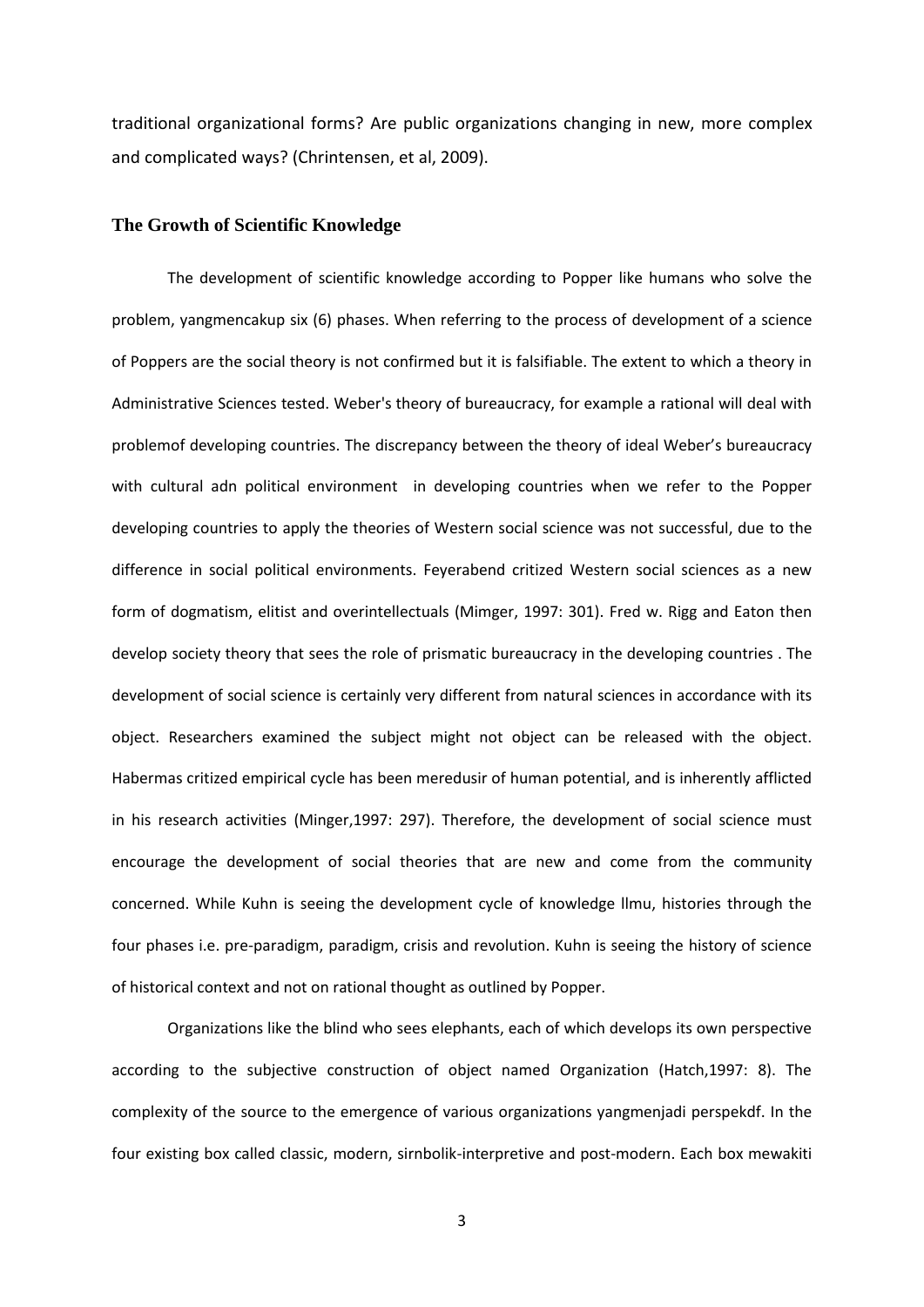different perspectives of organizational theory. Mary Jo Hatch says that theory development is sequence process, meaning that preceded the modern classic box. In modern theories, organizations are seen as physical reality, very different symbolic and interpretive denganperspektifpost-modern rneiihatnya sebagaiorganisasi as a subjective phenomenon. Although, theory was an accumulation of theories in histories and affecting each other.

In modern theories, organizations are seen as physical reality, which is very different from a symbolic perspective-interpretive and post-modern sebagaiorganisasi who sees it as a subjective phenomenon. Although the dernikian, not the berartiperspektif after replacing the previous perspective. In theory, there was an accumulation of theories in histories and mernpengaruhi oneanother and mutually strengthen (Hatch, 1997: 4), thus experiencing the development of continuously or continually. Philosophical aspects of ilmupengetahuan (epistimologi), the development of the theories of organisasidapat seen in crystal clear waters. Epistirnologi learn how science organization retrieved and created. The Organization science evolved from the difference between objectivism and subjectivism. Epistimologi world view objectivism as something separated from the subject, as embraced by the positivism. Meanwhile saw knowledge as a flow of subjectivism something relative and can only be didptakan where a researcher observes. Whereas the third stream called deconstrucrism see the knowledge created through the process of social and cultural (Hatch, 1997: 49).

#### Refferences

Chalmers, A.F. *What is ThisThing Called Science*?,( London*:* The Open University Press, 1982).

Christense, Tom, et al, *Organization Theory and the Public Sector*, (London: Routhledge, 2007). Hatch, Mar,, Jo. *Organization Theory. (*London: Oxford UniversityPress, 1997).

Marshall, Catherine, and GretchenB. Rossman. *DesigningQualitative Research.( London:*Sage Publication, 1982).

4